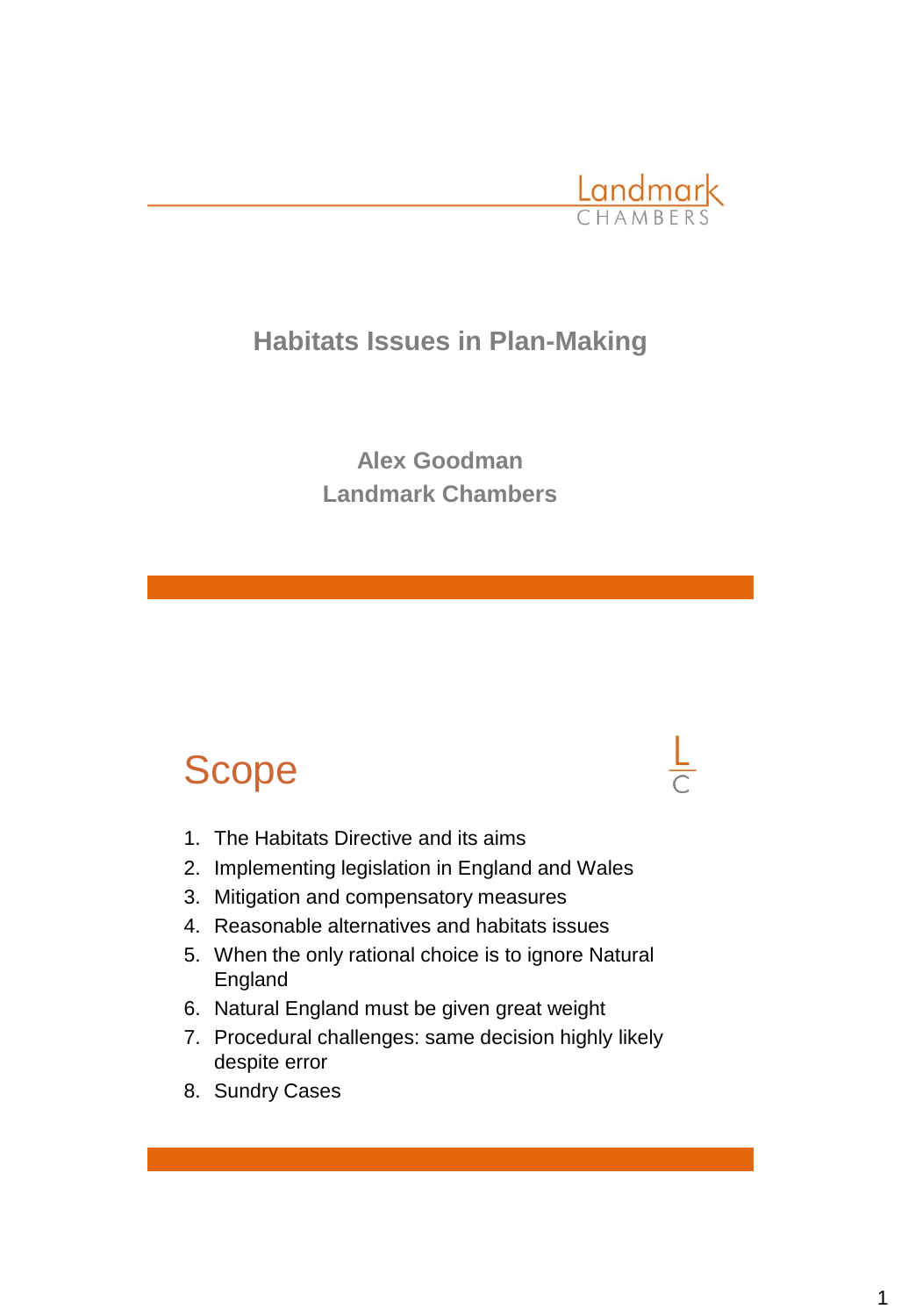## **1. The Habitats Directive and its Aims**

### **Article 191 of the Treaty on the Functioning of the European Union**

1. Union policy on the environment shall contribute to pursuit of the following objectives: - preserving, protecting and improving the quality of the environment,

- promoting measures at international level to deal with regional or worldwide environmental problems, and in particular combating climate change.

2. Union policy on the environment shall aim at a high level of protection taking into account the diversity of situations in the various regions of the Union. It shall be based on the precautionary principle and on the principles that preventive action should be taken, that environmental damage should as a priority be rectified at source and that the polluter should pay.

## **Habitats Directive Aims (2)**

- Council Directive 92/43/EEC adopted 21 May 1992
- The Habitats Directive is "intended to be an aid to effective environmental decision making, not a legal obstacle course" *(R (on the application of Hart District Council) v SSCLG* [2008] 2 P & C.R. 16 at [72] per Sullivan J.
- Understanding the objective of the SEA Directive is particularly important given the need for a broad and purposive approach to the interpretation of such instruments (see, e.g., *Walton v Scottish Ministers* [2012] UKSC 44 at [20]-[21] per Lord Reed JSC)
- Article 1:

…

"The objective of this Directive is to provide for a high level of protection of the environment and to contribute to the integration of environmental considerations into the preparation and adoption of plans and programmes with a view to promoting sustainable development, by ensuring that, in accordance with this Directive, an environmental assessment is carried out of certain plans and programmes which are likely to have significant effects on the environment."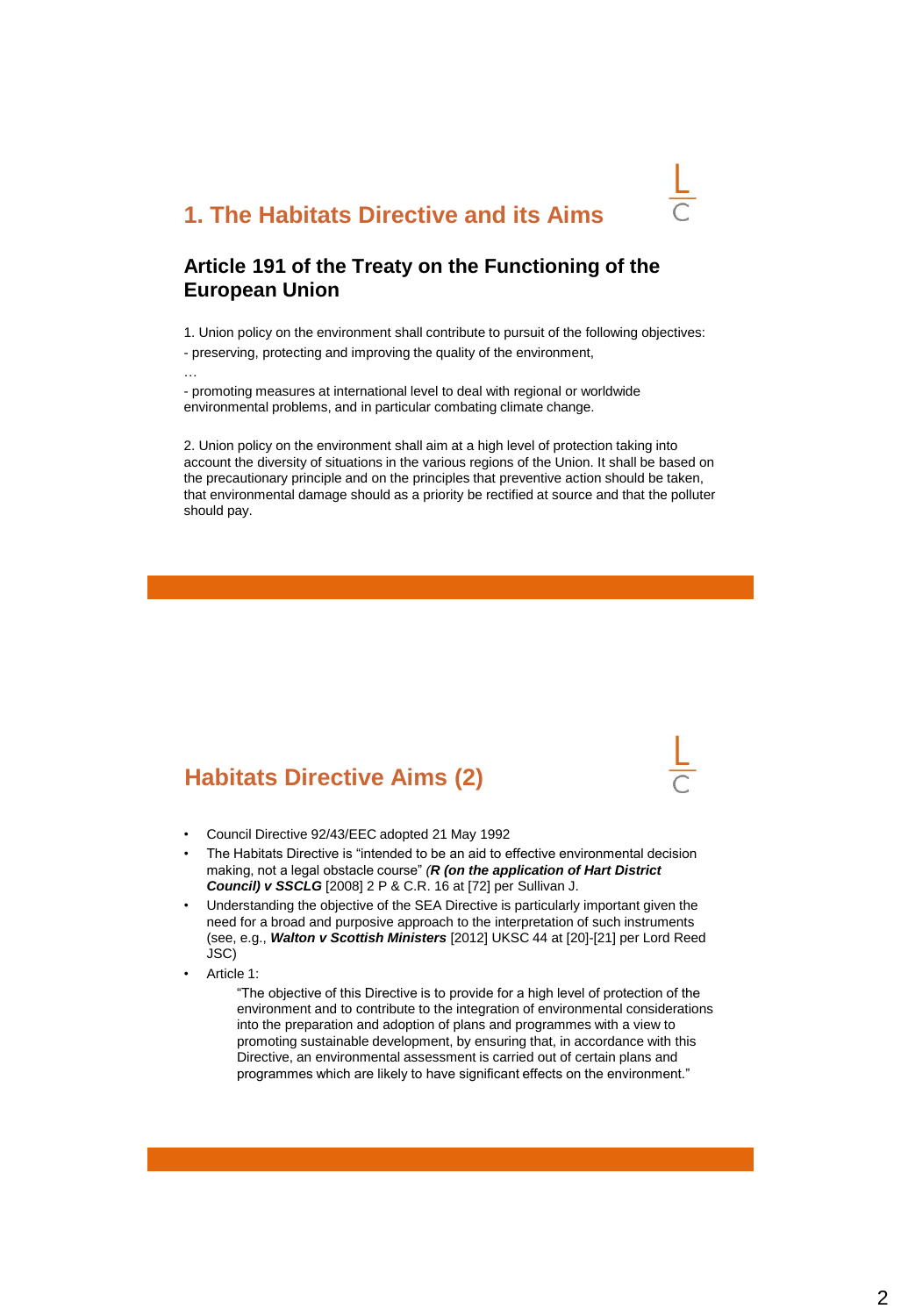## **Habitats Directive Aims (3)**



#### Article 2

"1. The aim of this Directive shall be to **contribute towards ensuring bio-diversity** through the conservation of natural habitats and of wild fauna and flora in the European territory of the Member States to which the Treaty applies.

2. Measures taken pursuant to this Directive shall be designed to maintain or restore, at **favourable conservation status**, natural habitats and species of wild fauna and flora of Community interest.

3. Measures taken pursuant to this Directive shall take account of economic, social and cultural requirements and regional and local characteristics."

## **Habitats Directive Aims (3)**

#### Article 3

"A coherent European ecological network of special areas of conservation shall be set up under the title Natura 2000. This network, composed of sites hosting the natural habitat types listed in **[Annex I](https://login.westlaw.co.uk/maf/wluk/app/document?src=doc&linktype=ref&context=15&crumb-action=replace&docguid=I2E7B1B84B63844289D4DF2BB1F56AEE0)** and habitats of the species listed in **[Annex II](https://login.westlaw.co.uk/maf/wluk/app/document?src=doc&linktype=ref&context=15&crumb-action=replace&docguid=I2E7B1B84B63844289D4DF2BB1F56AEE0)**, shall enable the natural habitat types and the species" habitats concerned to be maintained or, where appropriate, restored at a favourable conservation status in their natural range."

- Every country has designated Natura 2000 sites to help conserve the rare habitats and species present in their territory.
- Sites range in size from less than 1 ha to over 5,000 km² depending on the species or habitats they aim to conserve; the majority are around 100–1,000 ha.
- UK has designated around 9% of its terrestrial area as SACs, this being one of the smallest of any EU nation (Slovenia, the greatest, has designated 38%).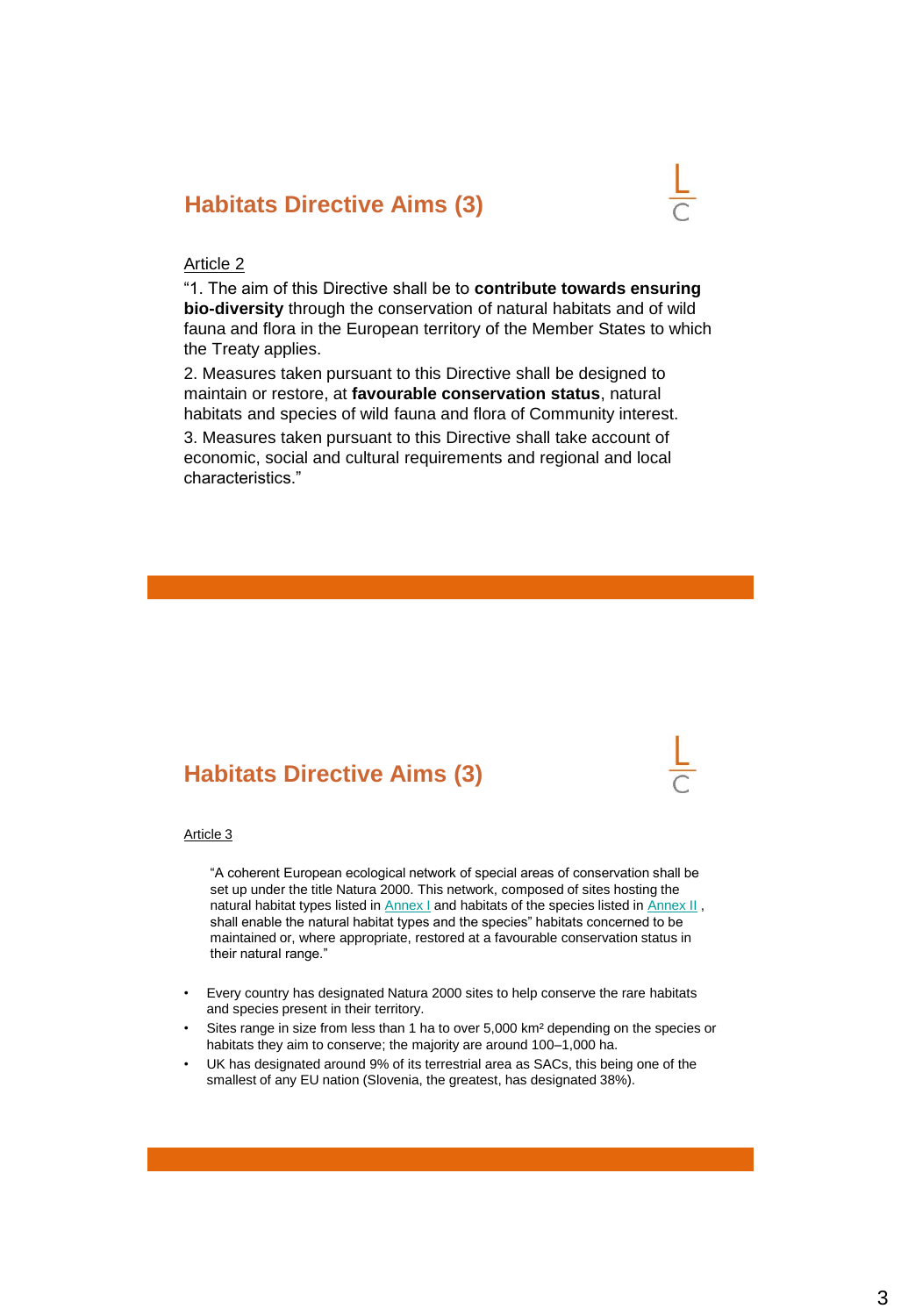## **Article 6 of the Habitats Directive**



"1. For special areas of conservation, Member States shall establish the necessary conservation measures involving, if need be, appropriate management plans specifically designed for the sites or integrated into other development plans, and appropriate statutory, administrative or contractual measures which correspond to the ecological requirements of the natural habitat types in [Annex I](https://login.westlaw.co.uk/maf/wluk/app/document?src=doc&linktype=ref&context=15&crumb-action=replace&docguid=I2E7B1B84B63844289D4DF2BB1F56AEE0) and the species in [Annex II](https://login.westlaw.co.uk/maf/wluk/app/document?src=doc&linktype=ref&context=15&crumb-action=replace&docguid=I2E7B1B84B63844289D4DF2BB1F56AEE0) present on the sites.

2. Member States shall take appropriate steps to avoid, in the special areas of conservation, the deterioration of natural habitats and the habitats of species as well as disturbance of the species for which the areas have been designated, in so far as such disturbance could be significant in relation to the objectives of this Directive.

3. Any plan or project not directly connected with or necessary to the management of the site but likely to have a significant effect thereon, either individually or in combination with other plans or projects, shall be subject to **appropriate assessment** of its implications for the site in view of the site's conservation objectives. In the light of the conclusions of the assessment of the implications for the site and subject to the provisions of paragraph 4, the competent national authorities shall agree to the plan or project only after having ascertained that it will **not adversely affect the integrity of the site concerned** and, if appropriate, after having obtained the opinion of the general public.

4. If, in spite of a negative assessment of the implications for the site and in the absence of alternative solutions, a plan or project must nevertheless be carried out **for imperative reasons of overriding public interest**, including those of a social or economic nature, the Member State shall take all compensatory measures necessary to ensure that the overall coherence of Natura 2000 is protected. It shall inform the Commission of the compensatory measures adopted. Where the site concerned hosts a priority natural habitat type and/or a priority species, the only considerations which may be raised are those relating to human health or public safety, to beneficial consequences of primary importance for the environment or, further to an opinion from the Commission, to other imperative reasons of overriding public interest."

## **2. Implementing Legislation in England and Wales**



#### **Conservation of Habitats and Species Regulations 2017/1012**

- Consolidate and update the 2010 regulations. The 2010 regulations had been amended ten times, and there was concern that the power of consolidation would be lost after exit from the EU, so the opportunity was taken to tidy the regulations up. The Conservation of Offshore Marine Habitats and Species Regulations 2017/1013 is a further regulation consolidating amendments to the 2007 version of the same.
- Regulation 105: requirement, where a plan is likely to have a significant effect on a European site alone or in combination, to undertake appropriate assessment before a plan is given effect
- Regulation 106: Assessment of implications for European Site of neighbourhood development plans
- Regulation 107: Consideration of overriding public interest
- Regulation 108: Land Use Plans by more than one authority (joint local development documents; joint local development plan)
- Regulation 109: Compensatory Measures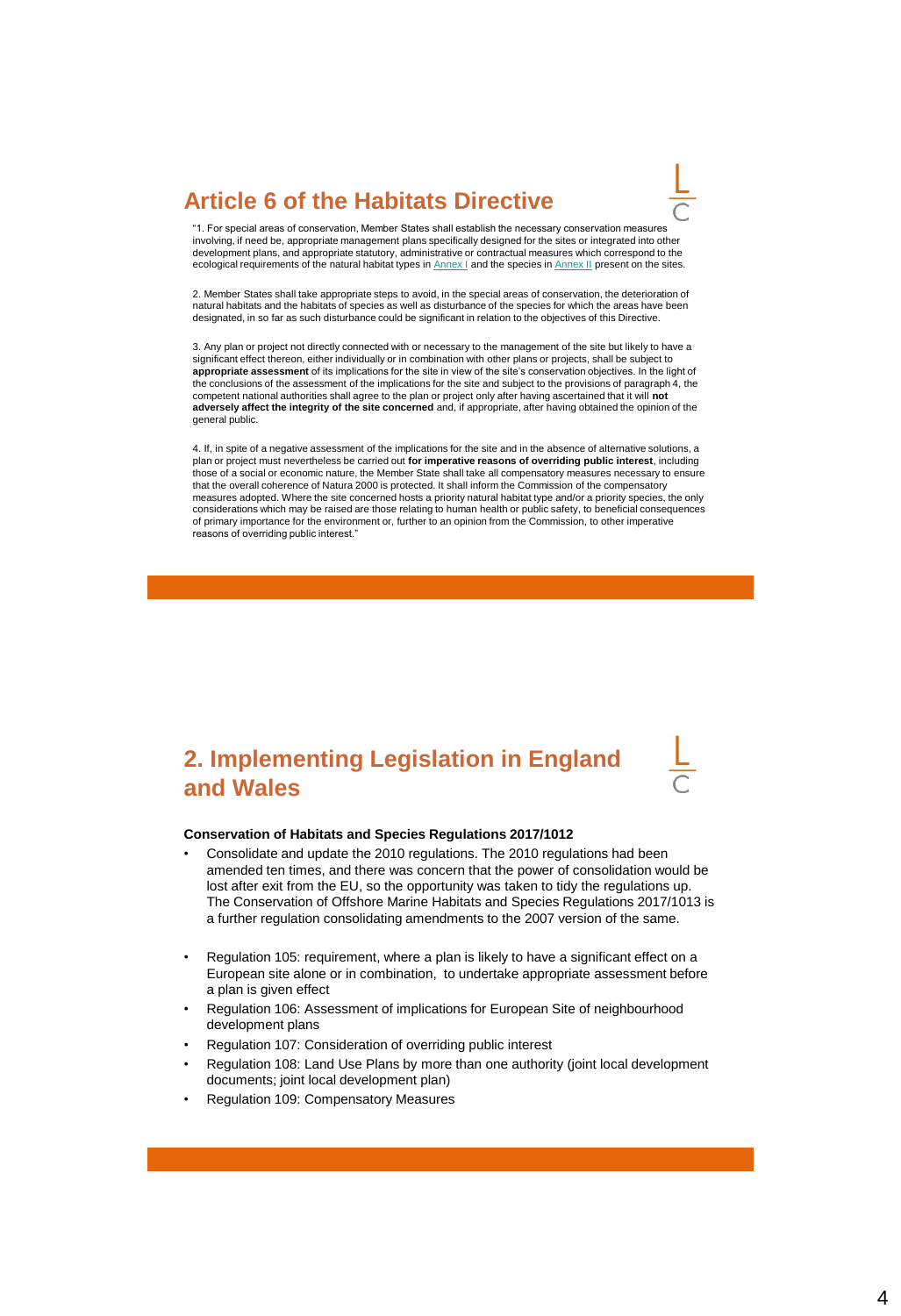## *Hilde Orleans v Vlaams Gewest* **[2017] Env. L.R. 12 (case C-387/15)**

- Regional Development Implementation Plan (the RDIP) provided for the development of the port of Antwerp in Belgium. The proposals involved in the plan entailed destroying a large part of an estuary SAC.
- In an attempt to meet this difficulty, the plan proposed that the destructive development could only proceed after "ecological core areas" had been established and confirmed as successful.
- The challenge was that the plan could only be approved insofar as an appropriate assessment showed that the plan would not adversely affect the integrity of the site at issue. It was clear there would be damage to the integrity of the Natura 2000 site. The proposed ecological core areas were compensatory measures rather than proposals which were part and parcel of a single plan. As such, they had to be justified by article 6(4) Imperative Reasons of Overriding Public Interest.

# **Mitigation and Compensatory Measures (2)**

- ECJ held (in response to submissions made by the Belgian port authority and Belgian government) that the ecological core areas did not fall to be considered conservation areas within article 6(1) because the proposals did not ensure the conservation of the site, on the contrary they resulted in the loss of 20ha of tidal mudflats
- The plan did not comprise preventive measures within article 6(2) because it was not guaranteed that they would not cause disturbance likely to affect the objectives of the directive.
- The article 6(3) procedure therefore applied. Court also held that the measures in question could not be part of the appropriate assessment under article 6(3) and instead had to be categorised as "compensatory measures".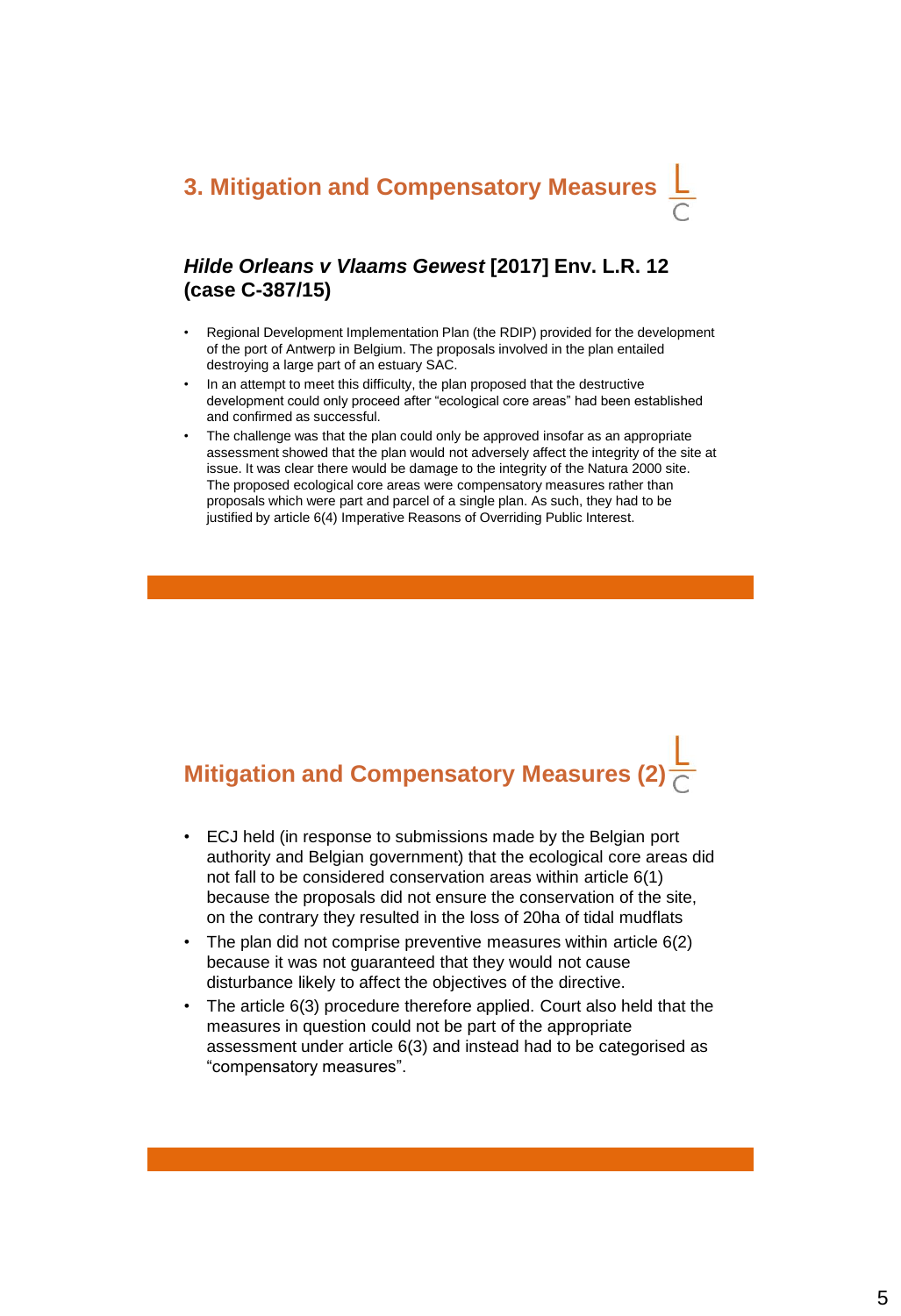# **Mitigation and Compensatory Measures(3)**

- Held at [58] that at the time of assessing the implications of the plan, the premise being hypothesised was that future benefits (which were uncertain and visible only many years into the future) would mitigate significant adverse effects (which were certain). Those future benefits could not be taken into account in the assessment.
- The case arose in the context of the earlier case of *Briels and Others* (C521/12). In that case the new area of habitat was to be developed only after the damaging development was complete. In *Hilde Orleans*, the proposal was to complete the mitigation entirely in advance of the commencement of works on the port. The Court held this made no difference [56].
- Interesting twist: the Court noted at paragraph 58 that the effectiveness of the Directive would be compromised if what are in reality "compensatory measures" that require IROPI could be permitted under the name "mitigating measures" which did not feature in the text of the Directive.

# **Mitigation and Compensatory Measures(4)**

#### *No Adastral New Town Ltd v Suffolk Coastal DC* **[2015] Env. L.R. 28**

- Challenge to a Core Strategy ("CS") adopted by Suffolk District Council
- A housing allocation was made for 1050 houses, increasing to 2000 houses in the course of the development of the core strategy close to the Deben Estuary, a Natura 2000 site. There was a risk that building new housing close to the estuary would increase visitor numbers to the estuary foreshore and thereby damage the ecological environment. This risk was proposed to be "mitigated" by building a country park which would attract dog walkers away from the foreshore.
- There were procedural errors whereby early parts of the process were not subject to appraisal and whereby the proposal to double the housing numbers was not consulted on. High Court found that those errors were subsequently cured and the Court of Appeal agreed.
- It also involved a ground on mitigation. The challenge was that it was contrary to the scheme of the Directive to leave over matters of mitigation to lower-tier plan making or specific project stages if the relevant information is known at a prior stage (c.f. **Hilde Orleans**)
- The Court addressed it at [71]-[72] The Appellant had relied on *Commission v UK* [2005] E.C.R. I-9017 in which it had been held that the UK had failed to implement the Habitats Directive in failing to make land use plans subject to appropriate assessment. In that case the Advocate General had said that "the adverse effects on areas of conservation must be assessed at every relevant stage of the procedure to the extent possible based on the precision of the plan. The assessment is to be updated with increasing specificity in subsequent stages of the procedure". See to similar effect **Feeney v Oxford City Council** [2011] EWHC 2699 (Admin) (a conditional commitment to a project in a plan can be lawful).
- Court of Appeal endorsed the approach of Sullivan J in *R (Hart District Council) v SSCLG* [2008] 2 P & C.R. 16 at [76] that "the competent authority is required to consider whether the project as a whole, including [mitigation] measures, if they are part of the project, is likely to have a significant effect on the SPA."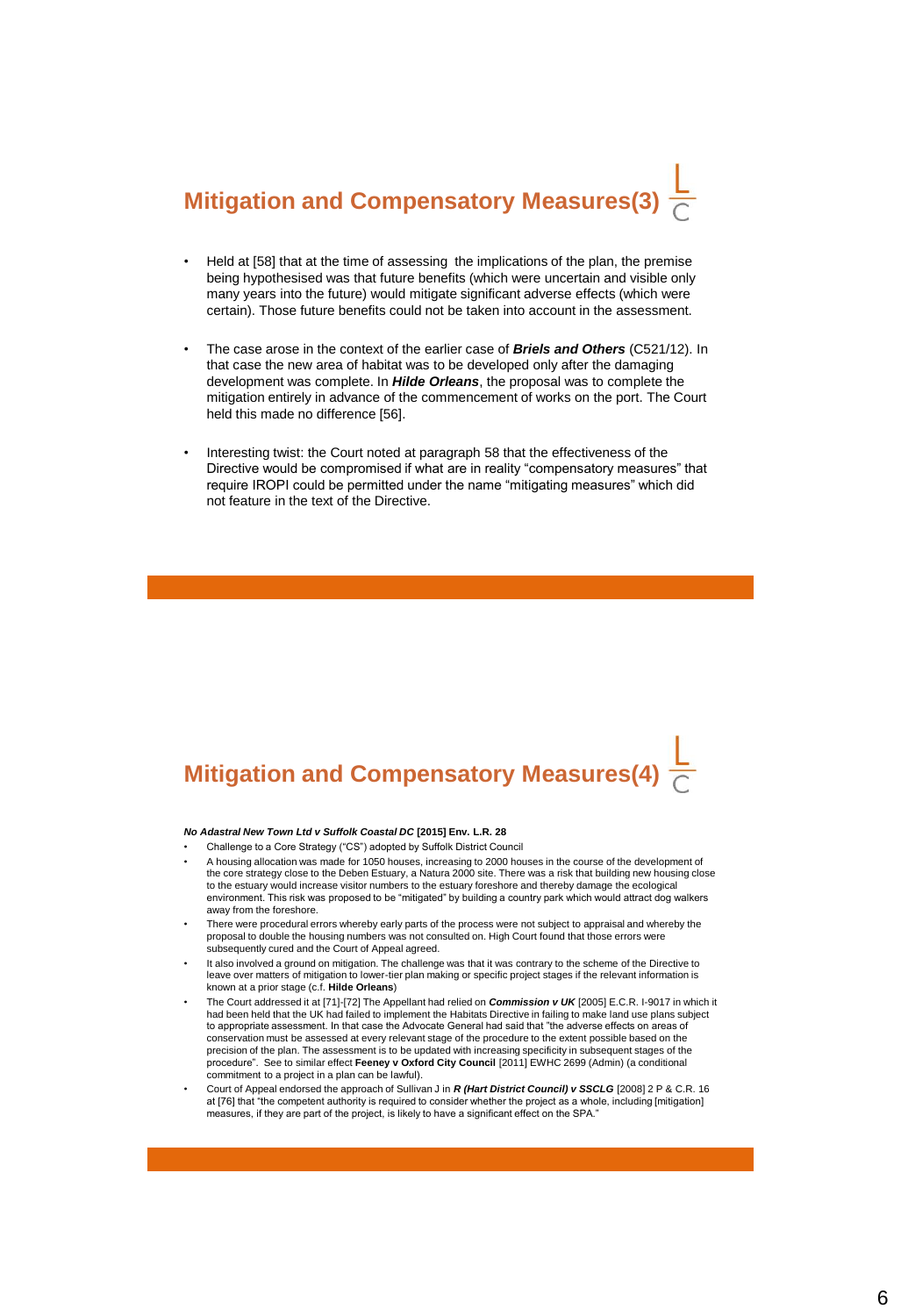## **Mitigation and Compensatory Measures(5)**

### *Forest of Dean Friends of the Earth v Forest of Dean DC* [2014] Env. L.R. 3

- Another case dealing with the point about increasing specificity as plans evolve.
- Where the proposals set out in the first plan would be covered by more detailed development plan documents which might also require an appropriate assessment, it was logical to examine whether the proposals were likely to have a significant effect on an SAC when the more detailed documents were produced.
- At odds with **Hilde Orleans?**

## **Mitigation and Compensatory Measures(6)**

#### **Further cases on mitigation**

#### *Regina (DLA Delivery Ltd) v Lewes District Council* **[2017] PTSR 949**

- Another challenge to a neighbourhood plan affected by the Ashdown Forest
- Mitigation of development proposed by uncertain aspiration for Suitable Alternative Natural Green Spaces.
- The Neighbourhood plan was not allocating SANGs, , and it was therefore unnecessary to resolve the location of SANGs in that plan prior to allocating locations for housing development.
- Inspector had failed to address likelihood of delivery of SANGS
- Plan not quashed: no substantial prejudice

#### **R (Hughes) v Carmarthenshire [2013] Env. L.R. 17**

• New dwellings were proposed near estuaries where there was a problem with untreated sewage overflowing when it rained due to a lack of sewerage capacity. The estuaries were eutrophic: the integrity of the site had already been compromised by the pollution. New houses were permitted in the area. Court held that where they would not be released until further works had been undertaken to achieve site integrity, that could not amount to an adverse effect.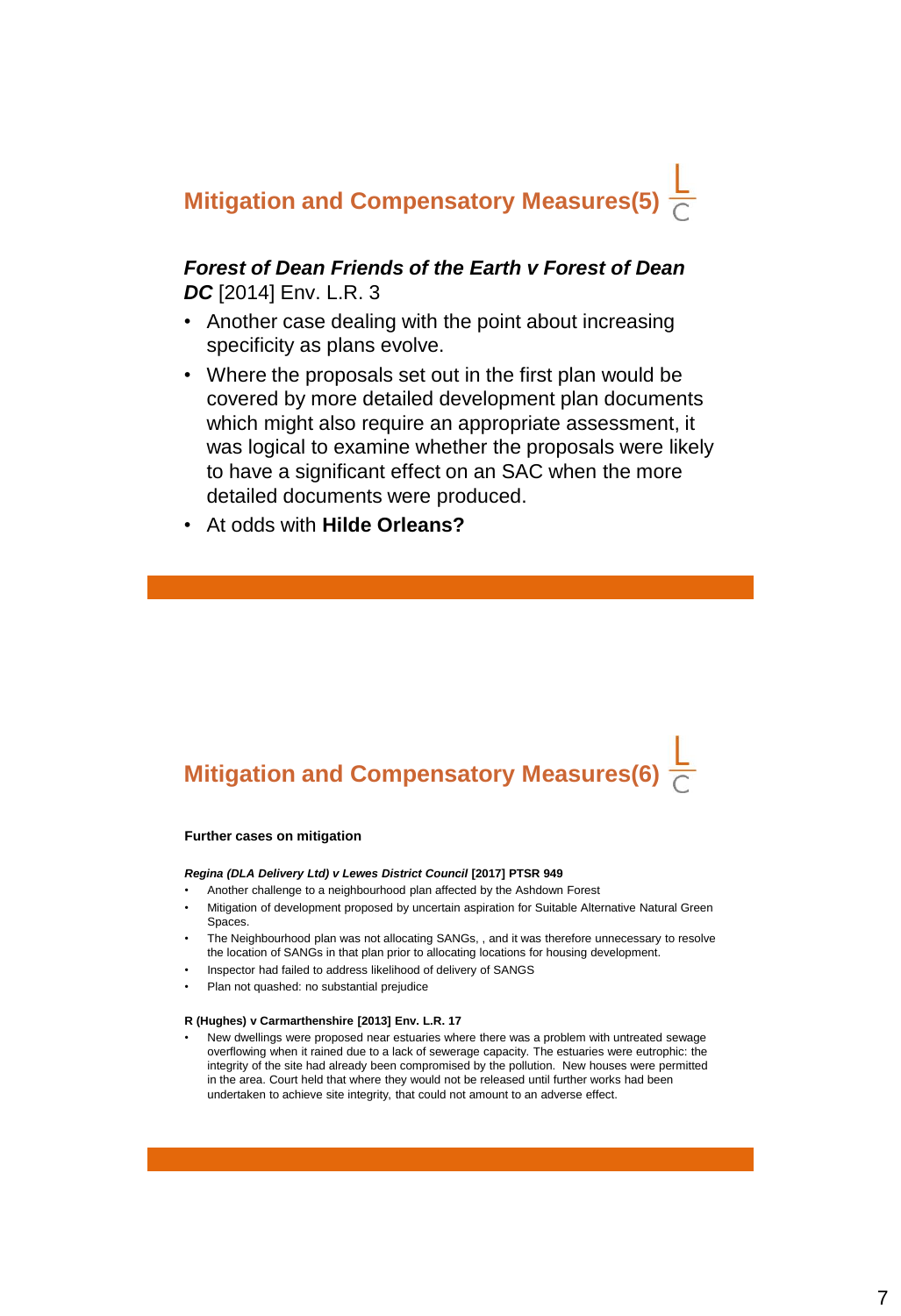## **4. Reasonable Alternatives and Habitats Issues**



Article 5(1) of the SEA Directive provides

"Where an environmental assessment is required under article 3(1), an environmental report shall be prepared in which the likely significant effects on the environment of implementing the plan or programme and **reasonable alternatives** taking into account the objectives and the geographical scope of the plan or programme, are identified, described and evaluated. The information to be given for this purpose is referred to in Annex I."

• Reasonable alternatives usually relate to the plan or programme as a whole or to specific policies within the plan or programme.

## **Reasonable Alternatives (2)**

No statutory definition of "reasonable alternative". Examples

- *St Albans City and District Council v Secretary of State for Communities and Local Government* [2010] JPL 10;
- Save Historic Newmarket Ltd v Forest Heath District Council [2011] JPL
- $1233$
- *Heard v Broadland District Council* [2012] PTSR D25; [2012] Env LR
- 461; and
- *R (Buckinghamshire County Council) v Secretary of State forTransport* [2013] EWHC 481 (Admin) (and see *R (Buckinghamshire County Council and Others) v Secretary of State for Transport* [2014] UKSC 3); [2013] PTSR D25.
- *R (Chalfont St Peter Parish Council) v Chiltern District Council* [2013] EWHC 1877 (Admin) and [2014] EWCA Civ 1393
- **R.** (on the application of RLT Built Environment Ltd) v Cornwall Council [2017] **J.P.L. 378**
- *R (on the application off Friends of the Earth) v Welsh Ministers* **[2016] Env L.R. 1**
- *Hoare v Vale of White Horse DC* **[2017] JPL 1406**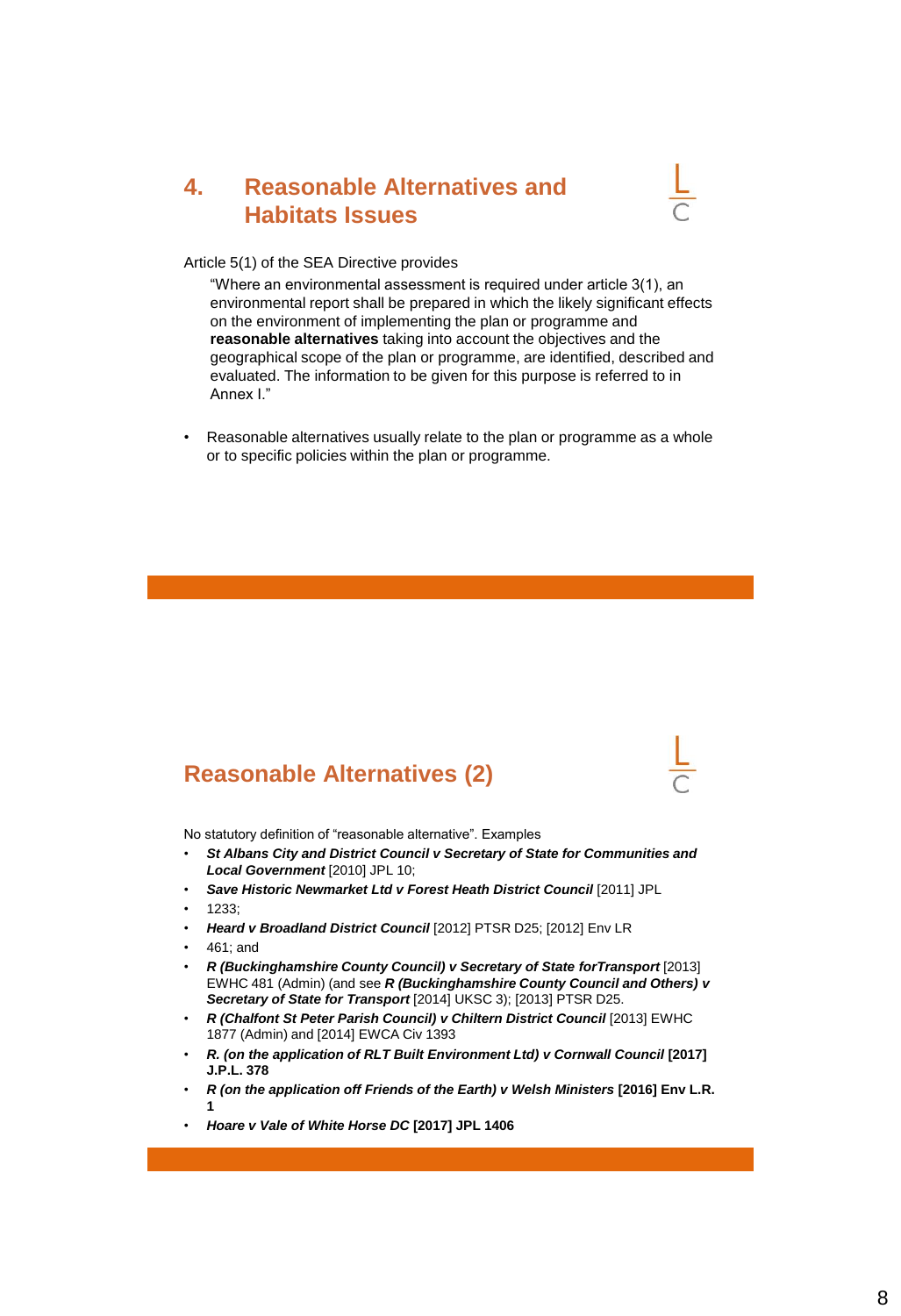## **Reasonable Alternatives (3)**



#### *Ashdown Forest Economic Development LLP v Secretary of State for Communities and Local Government* **[2016] P.T.S.R. 78**

- Concerned a challenge to the Wealden District Local Plan
- The Core Strategy Required 9,440 new homes
- It contained a policy excluding development within 400m of the Ashdown Forest and requiring the provision of SANGS within 7km. Sustainability Appraisal was undertaken of each iteration [4]
- Challenge alleged that the core strategy had failed to consider alternatives to the 7km rule. For example there was no consideration given to a 5km exclusion zone which pertained in relation to the Thames Basin Heaths SPA [27]
- Held: The identification of reasonable alternatives is a matter for the evaluative assessment of the local planning authority subject to *Wednesbury* review [42]. In order to assess what the reasonable alternatives are the local authority does have to apply its mind to the question [42]. On the facts, no evidence the local authority considered alternatives to the seven kilometre zone [50]. The fact that none were suggested does not validate a failure to consider the question at all.

## **5. When the only rational choice is to ignore Natural England (cumulative Impacts)**

#### *Wealden DC v SSCLG* [2017] Env L.R. 1 (Jay J)

- Quashed part of the Lewes District Local Plan (the Joint Core Strategy). Claim under s.113 PCPA 2004
- Another case relating to the protection of the Ashdown Forest Special Area of Conservation
- Claim was that there had been a failure to consider whether there had been a significant effect from nitrogen dioxide deposition arising from increased traffic attributable to the plan in combination with the deposition of nitrogen dioxide arising from development set out in the neighbouring Wealden Core Strategy (WCS).
- On the evidence, the judge held that although each plan was likely to give rise to levels of nitrogen dioxide which on its own was below even the lowest precautionary threshold, but when added together the deposition levels exceeded that threshold.
- When WCS had been adopted it had been reasonable not to consider in-combination effects because the Joint Core Strategy was not yet sufficiently developed. [70]
- Natural England's advice had failed to appreciate that aggregate values for nitrogen deposition in respect of all the development across both plans needed to be considered where two plans covering a 20-year period of development were put forward. By the time of the JCS though, there was no sensible or logical basis for excluding the WCS from account [92]
- The only rational conclusion should have been to reject Natural England's advice [108]
- At the very least further inquiry of Natural England should have been made [111]
- Jay J rejected the argument that the challenge delved too far into specialist evidence and expert opinion [90]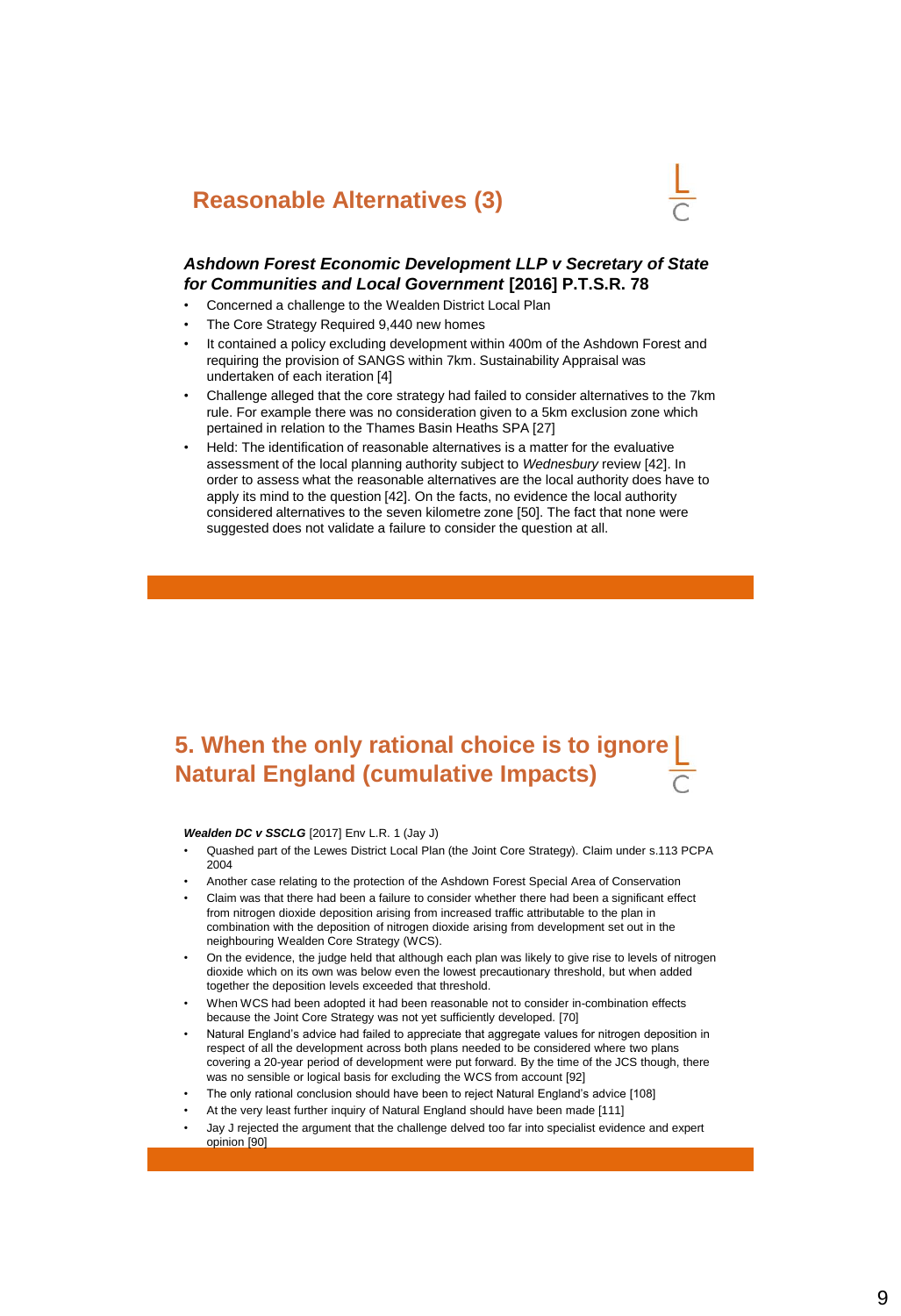

## **6. Natural England Advice Must be Given Great Weight**

#### *Shadwell Estates Ltd v Breckland DC* **[2013] EWHC 12 (Admin)**

- A decision-maker should give the views of statutory consultees, in this context the "appropriate nature conservation bodies", "great" or "considerable" weight. A departure from those views requires "cogent and compelling reasons": *R (Hart DC) v*  Secretary of State for Communities and Local Government [2008] EWHC 1204 (Admin) at [49] *per* Sullivan J, and *R (Akester) v Department for the Environment, Food and Rural Affairs* [2010] EWHC 232 (Admin) at [112] *per* Owen J.
- See also *Abbotskerswell Parish Council v Teignbridge DC* [2015] Env L.R. 20 at [74]
- In order to succeed on an allegation of a breach of article 6(3) of the Directive, Beatson J recalled that Shadwell had to produce credible evidence of a real risk to the integrity of the SPA (see *R (Boggis and another) v Natural England* **[2009] EWCA Civ 1061** at [37]. It had not done so. **[90]**
- Curious Incident of the dog in the night-time: *R (Hughes) v Carmarthenshire* **[2013] Env. L.R. 17**

## **7. No Prejudice/ Highly Likely Same Decision**

• A number of cases fail on grounds that while there procedural errors, there was no prejudice suffered, or it is highly likely the same decision would be made in the event the procedural error had not been made.

#### *Hoare v Vale of White Horse DC* **[2017] JPL 1406** (John Howell QC)

• Error about general conformity test, but highly likely outcome would be same if decision re-taken, so no quashing of neighbourhood plan.

#### *Abbotskerswell Parish Council v Teignbridge DC* **[2015] Env L.R. 20 (Lang J)**

- Ascertainment of integrity a matter for the authority reviewable only on rationality grounds [33]-[36]
- Teignbridge conceded that it had failed expressly to invite the public to comment on the strategic environmental assessment after it was published. However, X's interests had not been substantially prejudiced by that failure (PCPA 2004 113(6) and (7) [92]- [95]